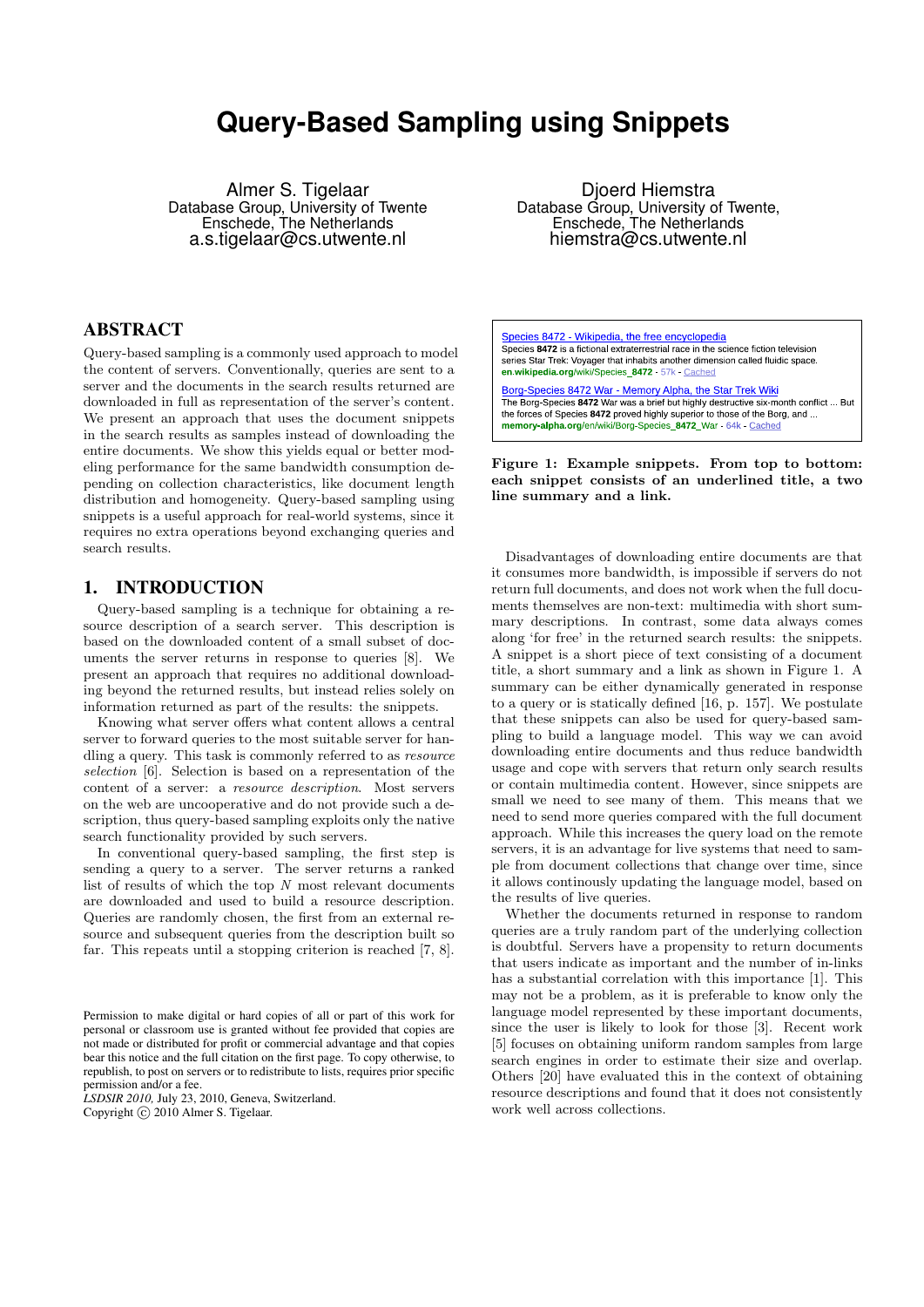The foundational work for acquiring resource descriptions via query-based sampling was done by Callan et al. [\[7,](#page-5-2) [8\]](#page-5-0). They show that a small sample of several hundred documents can be used for obtaining a good quality resource description of large collections consisting of hundreds of thousands of documents. The test collection used in their research, TREC123, is not a web data collection. While this initially casts doubt on the applicability of the query-based sampling approach to the web, Monroe et al. [\[18\]](#page-5-8) show that it also works very well for web data.

The approach we take has some similarities with prior research by Paltoglou et al. [\[19\]](#page-5-9). They show that downloading only a part of a document can also yield good modelling performance. However, they download the first two to three kilobytes of each document in the result list, whereas we use small snippets and thus avoid any extra downloading beyond the search results.

Our main research question is:

"How does query-based sampling using only snippets compare to downloading full documents in terms of the learned language model?"

We show that query-based sampling using snippets offers similar performance compared to using full documents. However, using snippets uses less bandwidth and enables constantly updating the resource description at no extra cost. Additionally, we introduce a new metric for comparing language models in the context of resource descriptions and a method to establish the homogeneity of a corpus.

We describe our experimental setup in section [2.](#page-1-0) This is followed by section [3](#page-2-0) which shows the results. Finally, the paper concludes with sections [4](#page-4-0) and [5.](#page-5-10)

# <span id="page-1-0"></span>2. METHODOLOGY

In our experimental set-up we have one remote server which content we wish to estimate by sampling. This server can only take queries and return search results. For each document a title, snippet and download link is returned. These results are used to locally build a resource description in the form of a vocabulary with frequency information, also called a language model [\[7\]](#page-5-2). The act of submitting a query to the remote server, obtaining search results, updating the local language model and calculating values for the evaluation metrics is called an iteration. An iteration consists of the following steps:

- 1. Pick a one-term query.
	- (a) In the first iteration our local language model is empty and has no terms. In this case we pick a random term from an external resource as query.
	- (b) In subsequent iterations we pick a random term from our local language model that we have not yet submitted previously as query.
- 2. Send the query to the remote server, requesting a maximum number of results  $(n = 10)$ . In our set-up, the maximum length of the document summaries may be no more than 2 fragments of 90 characters each  $(s < 2.90)$ .
- 3. Update the resource description using the returned results  $(1 \leq n \leq 10)$ .

<span id="page-1-1"></span>Table 1: Properties of the data sets used.

| Name           | Raw  | Index | #Docs     | $#$ Terms     | $#$ Unique |
|----------------|------|-------|-----------|---------------|------------|
| OANC           | 97M  | 117M  | 8.824     | 14,567,719    | 176,691    |
| <b>TREC123</b> | 2.6G | 3.5G  | 1,078,166 | 432, 134, 562 | 969,061    |
| WT2G           | 1.6G | 2.1G  | 247.413   | 247,833,426   | 1,545,707  |
| WIKIL          | 163M | 84M   | 30,006    | 9,507,759     | 108,712    |
| WIKIM          | 58M  | 25M   | 6,821     | 3,003,418     | 56,330     |

- (a) For the full document strategy: download all the returned documents and use all their content to update the local language model.
- (b) For the snippet strategy: use the snippet of each document in the search results to update the local language model. If a document appears multiple times in search results, use its snippet only if it differs from previously seen snippets of that document.
- 4. Evaluate the iteration by comparing the unstemmed language model of the remote server with the local model (see metrics described in Section [2.2\)](#page-2-1).
- 5. Terminate if a stopping criterion has been reached, otherwise go to step 1.

Since the snippet approach uses the title and summary of each document returned in the search result, the way in which the summary is generated affects the performance. Our simulation environment uses Apache Lucene which generates keyword-in-context document summaries [\[16,](#page-5-3) p. 158]. These summaries are constructed by using words surrounding a query term in a document, without keeping into account sentence boundaries. For all experiments the summaries consisted of two keyword-in-context segments of maximally ninety characters. This length boundary is similar to the one modern web search engines use to generate their summaries. One might be tempted to believe that snippets are biased due to the fact that they commonly also contain the query terms. However, in full-document sampling the returned documents also contain the query and have a similar bias, although mitigated by document length.

#### 2.1 Data sets

We used the following data sets to conduct our tests:

- OANC-1.1: The Open American National Corpus: A heterogeneous collection. We use it exclusively for selecting bootstrap terms [\[14\]](#page-5-11).
- TREC123: A heterogeneous collection consisting of TREC Volumes 1–3. Contains: short newspaper and magazine articles, scientific abstracts, and government documents [\[12\]](#page-5-12). Used in previous experiments by Callan et al. [\[7\]](#page-5-2)
- WT2G: Web Track 2G: A small subset of the Very Large Corpus web crawl conducted in 1997 [\[13\]](#page-5-13).
- WIKIL: The large Memory Alpha Wiki. <http://memory-alpha.org>
- WIKIM: The medium sized Fallout Wiki. <http://fallout.wikia.com>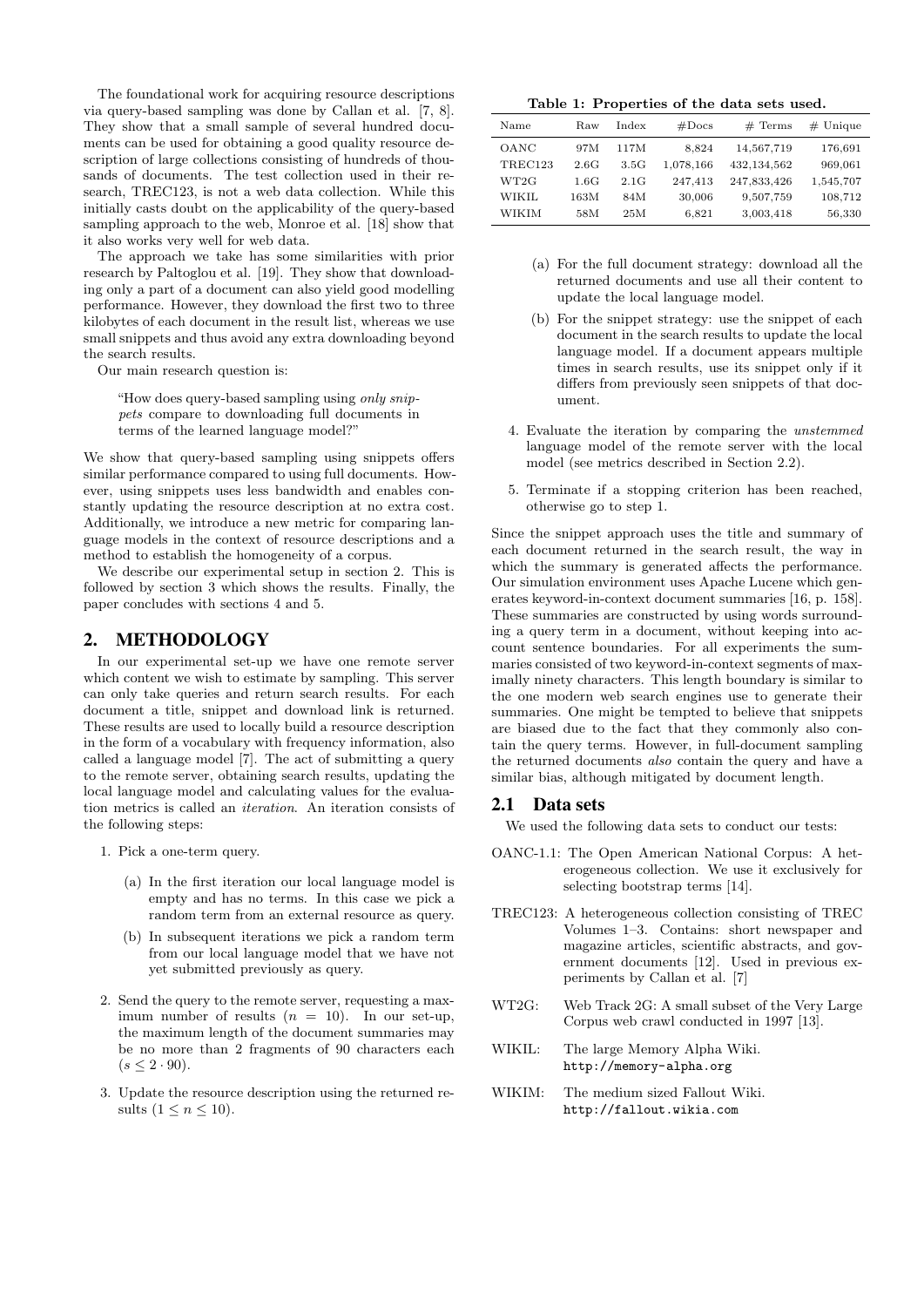

<span id="page-2-2"></span>Figure 2: Kernel density plot of document lengths up to 10 Kilobytes for each collection.

The OANC is used as external resource to select a bootstrap term on the first iteration: we pick a random term out of the top 25 most-frequent terms (excluding stop words). TREC123 is for comparison with Callan's work [\[7\]](#page-5-2). WT2G is a representative subset of the web. It has some deficiencies, such as missing inter-server links [\[2\]](#page-5-14). However, since we use only the page data, this is not a major problem for this experiment.

Our experiment is part of a scenario where many sites offer searchable content. With this in mind using larger monolithic collections, like ClueWeb, offers little extra insights. After all: there are relatively few websites that provide gigabytes or terabytes of information, whereas there is a long tail that offers smaller amounts. For this purpose we have included two Wiki collections in our tests: WIKIL and WIKIM. All Wiki collection were obtained from Wikia, on October 5th 2009. Wikis contain many pages in addition to normal content pages. However, we index only content pages which is the reason the raw sizes of these corpora are bigger than the indices.

Table [1](#page-1-1) shows some properties of the data sets. We have also included Figure [2](#page-2-2) which shows a kernel density plot of the size distributions of the collections [\[21\]](#page-5-15). We see that WT2G has a more gradual distribution of document lengths, whereas TREC123 shows a sharper decline near two kilobytes. Both collections consist primarily of many small documents. This is also true for the Wiki collections. Especially the WIKIL collection has many very small documents.

#### <span id="page-2-1"></span>2.2 Metrics

Evaluation is done by comparing the complete remote language model with the subset local language model each iteration. We discard stop words, and compare terms unstemmed. Various metrics exist to conduct this comparison. For comparability with earlier work we use two metrics and introduce one new metric in this context: the Jensen-Shannon Divergence (JSD), which we believe is a better choice than the others for reasons outlined below.

We first discuss the Collection Term Frequency (CTF) ratio. This metric expresses the coverage of the terms of the locally learned language model as a ratio of the terms of the actual remote model. It is defined as follows [\[8\]](#page-5-0):

$$
CTF_{ratio}\left(\mathcal{T},\hat{\mathcal{T}}\right) = \frac{1}{\alpha} \cdot \sum_{\mathbf{t} \in \hat{\mathcal{T}}} CTF\left(\mathbf{t},\mathcal{T}\right) \tag{1}
$$

where  $\mathscr T$  is the actual model and  $\hat{\mathscr T}$  the learned model. The

 $CTF$  function returns the number of times a term  $t$  occurs in the given model. The symbol  $\alpha$  represents the sum of the CTF of all terms in the actual model  $\mathscr{T}$ , which is simply the number of tokens in  $\mathscr{T}$ . The higher the CTF ratio, the more of the important terms have been found.

The Kullback-Leibler Divergence (KLD) gives an indication of the extent to which two probability models, in this case our local and remote language models, will produce the same predictions. The output is the number of additional bits it would take to encode one model into the other. It is defined as follows [\[16,](#page-5-3) p. 231]:

$$
KLD\left(\mathcal{T} \parallel \hat{\mathcal{T}}\right) = \sum_{\mathbf{t} \in \mathcal{T}} P\left(\mathbf{t} \mid \mathcal{T}\right) \cdot \log \frac{P\left(\mathbf{t} \mid \mathcal{T}\right)}{P\left(\mathbf{t} \mid \hat{\mathcal{T}}\right)}\tag{2}
$$

where  $\hat{\mathcal{T}}$  is the learned model and  $\mathcal{T}$  the actual model. KLD has several disadvantages. Firstly, if a term occurs in one model, but not in the other it will produce zero or infinite numbers. Therefore, we apply Laplace smoothing, which simply adds one to all counts of the learned model  $\hat{\mathcal{T}}$ . This ensures that each term in the remote model exists at least once in the local model, thereby avoiding divisions by zero [\[3\]](#page-5-5). Secondly, the KLD is asymmetric, which is expressed using the double bar notation. Manning [\[17,](#page-5-16) p. 304] argues that using Jensen-Shannon Divergence (JSD) solves both problems. It is defined in terms of the KLD as [\[9\]](#page-5-17):

$$
JSD\left(\mathcal{T}, \hat{\mathcal{T}}\right) = KLD\left(\mathcal{T} \|\frac{\mathcal{T} + \hat{\mathcal{T}}}{2}\right) + KLD\left(\hat{\mathcal{T}} \|\frac{\mathcal{T} + \hat{\mathcal{T}}}{2}\right)
$$
\n(3)

The Jensen-Shannon Divergence (JSD) expresses how much information is lost if we describe two distributions with their average distribution. This distribution is formed by summing the counts for each term that occurs in either model and taking the average by dividing this by two. Using the average is a form of smoothing which avoids changing the original counts in contrast with the KLD. Other differences with the KLD are that the JSD is symmetric and finite. Conveniently, when using a logarithm of base 2 in the underlying KLD, the JSD ranges from 0.0 for identical distributions to 2.0 for maximally different distributions.

## <span id="page-2-0"></span>3. RESULTS

In this section we report the results of our experiments. Because the queries are chosen randomly, we repeated the experiment 30 times.

Figure [3](#page-3-0) shows our results on TREC123 in the conventional way for query-based sampling: a metric against the number of iterations on the horizontal axis [\[7\]](#page-5-2). We have omitted graphs for WT2G and the Wikia collections as they are highly similar in shape.

As the bottom right graph shows, the amount of bandwidth consumed when using full documents is much larger than when using snippets. Full documents downloads each of the ten documents in the search results, which can be potentially large. Downloading all these documents also uses many connections to the server: one for the search results plus ten for the documents, whereas the snippet approach uses only one connection for transferring the search results and performs no additional downloads.

The fact that the full documents approach downloads a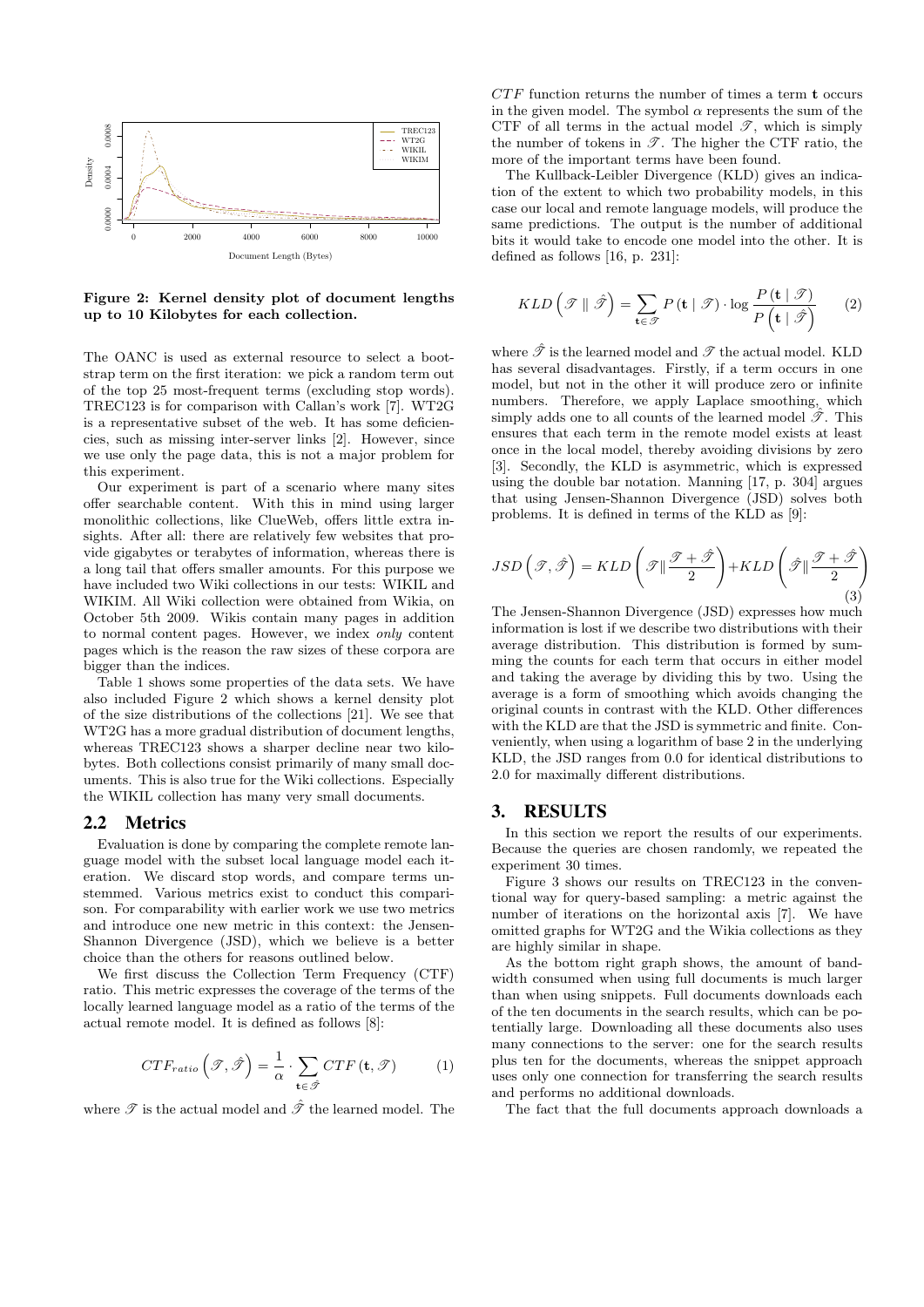

<span id="page-3-0"></span>Figure 3: Results for TREC123. Shows CTF, KLD, JSD and bandwidth usage, plotted against the number of iterations. Shows both the full document and snippet-based approach. The legend is shown in the top left graph.

lot of extra information results in it outperforming the snippet approach for the defined metrics as shown in the other graphs of Figure [3.](#page-3-0) However, comparing this way is unfair. Full document sampling performs better, simply because it acquires more data in fewer iterations. A more interesting question is: how effectively do the approaches use bandwidth?

#### 3.1 Bandwidth

Figures [4](#page-3-1) and [5](#page-4-1) show the metrics plotted against bandwidth usage. The graphs are 41-point interpolated plots based on experiment data. These plots are generated in a similar same way as recall-precision graphs, but they contain more points: 41 instead of 11, one every 25 kilobytes. Additionally, the recall-precision graphs, as frequently used in TREC, use the maximum value at each point [\[11\]](#page-5-18). We use linear interpolation instead which uses averages.

Figure [4](#page-3-1) shows that snippets outperform the full document approach for all metrics. This seems to be more pronounced for WT2G. The underlying data reveals that snippets yield much more stable performance increments per unit of bandwidth. Partially, this is due to a larger quantity of queries. The poorer performance of full documents is caused by variations in document length and quality. Downloading a long document that poorly represents the underlying collection is heavily penalised. The snippet approach never makes very large 'mistakes' like this, because its document length is bound to the maximum summary size.

TREC123 and WT2G are very large heterogeneous test collections as we will show later. The WIKI collections are more homogeneous and have different document length dis-



<span id="page-3-1"></span>Figure 4: Interpolated plots for all metrics against bandwidth usage up to 1000 KB. The left graphs show results for TREC123, the right for WT2G. Axis titles are shown on the left and bottom graphs, the legend in the top left graph.

tribution characteristics. In Figure [5](#page-4-1) we see that the performance of snippets on the WIKIL corpus is worse for the JSD, but undecided for the other metrics. For WIKIM performance measured with CTF is slightly better and undecided for the other metrics. Why this difference? We conducted tests on several other large size Wiki collections to verify our results. The results suggest that there is some relation between the distribution of document lengths and the performance of query-based sampling using snippets. In Figure [2](#page-2-2) we see a peak at the low end of documents lengths for WIKIL. Collections that exhibit this type of peak all showed similar performance as WIKIL: snippets performing slightly worse especially for the JSD. In contrast, collections that have a distribution like WIKIM, also show similar performance: slightly better for CTF. Collections that have a less pronounced peak at higher document lengths, or a more gradual distribution appear to perform at least as good or better using snippets compared to full documents.

The reason for this is that as the document size decreases and approaches the snippet summary size, the full document strategy is less heavily penalised by mistakes. It can no longer download very large unrepresentative documents, only small ones. However, this advantage is offset if the document sizes equal the summary size. In that case the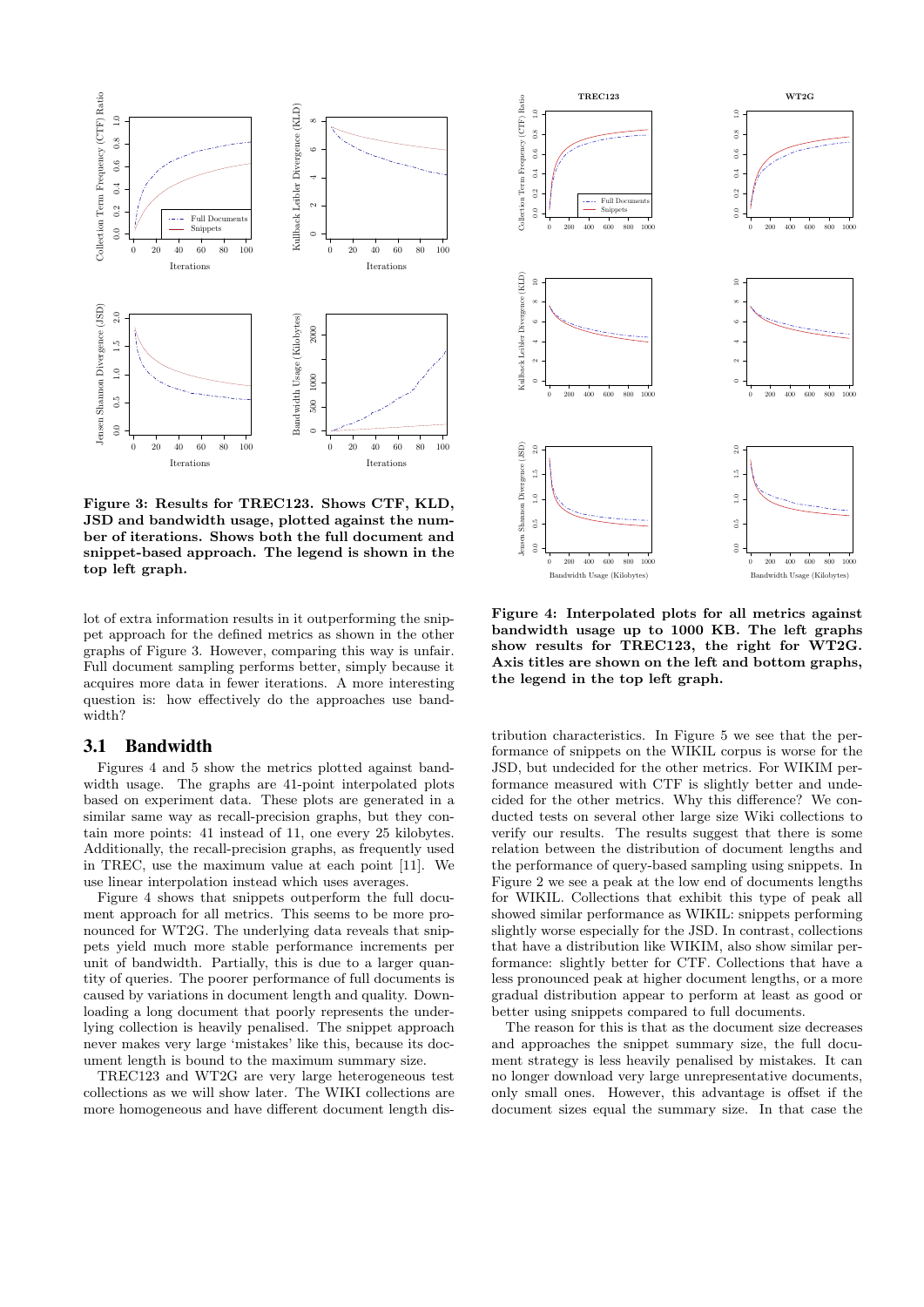

<span id="page-4-1"></span>Figure 5: Interpolated plots for all metrics against bandwidth usage up to 1000 KB. The left graphs show results for WIKIL, the right for WIKIM. Axis titles are shown on the left and bottom graphs, the legend in the top left graph.

full document approach would actually use double the bandwidth with no advantage: once to obtain the search results, with summaries, and once again to download the entire documents which are the same as the summaries in the search results.

# 3.2 Homogeneity

While WIKIM has a fairly smooth document length distribution, the performance increase of snippets over full documents with regard to the JSD and KLD metrics is not the same as that obtained with TREC123 and WT2G. This is likely caused by the homogeneous nature of the collection. Consider that if a collection is highly homogeneous, only a few samples are needed to obtain a good representation. Every additional sample can only slightly improve such a model. In contrast, for a heterogeneous collection, each new sample can improve the model significantly.

So, how homogeneous are the collections that we used? We adopt the approach of Kilgariff and Rose [\[15\]](#page-5-19) of splitting the corpus into parts and comparing those, with some slight adjustments. As metric we use the Jensen-Shannon Divergence (JSD) explained in Section [2.2](#page-2-1) and also used by Eiron and McCurley [\[10\]](#page-5-20) for the same task. The exact procedure we used is as follows:

Table 2: Collection homogeneity expressed as Jensen-Shannon Divergence (JSD): Lower scores indicate more homogeneity ( $n = 100, \sigma = 0.01$ ).

<span id="page-4-2"></span>

| Collection name | $\mu$ JSD |
|-----------------|-----------|
| <b>TREC123</b>  | 1.11      |
| WT2G            | 1.04      |
| <b>WIKIL</b>    | 0.97      |
| WIKIM           | 0.85      |

- 1. Select a random sample  $\mathcal S$  of 5000 documents from a collection.
- 2. Randomly divide the documents in the sample  $\mathscr S$  into ten bins:  $s_1 \ldots s_{10}$ . Each bin contains approximately 500 documents.
- 3. For each bin  $s_i$  calculate the Jensen-Shannon Divergence (JSD) between the bigram language model defined by the documents in bin  $s_i$  and the language model defined by the documents in the remaining nine bins. Meaning: the language model of documents in  $s_1$  would be compared to that of those in  $s_2 \ldots s_{10}$ , et cetera. This is known as a leave-one-out test.
- 4. Average the ten JSD scores obtained in step 3. The outcome represents the homogeneity. The lower the number, the more self similarity within the corpus, thus the more homogeneous the corpus is.

Because we select documents from the collection randomly in step 1, we repeated the experiment ten times for each collection. Results are shown in Table [2.](#page-4-2)

Table [2](#page-4-2) shows that the large collections we used, TREC123 and WT2G, are more heterogeneous compared to the smaller collections WIKIL and WIKIM. It appears that WIKIL is more heterogeneous than WIKIM, yet snippet-based sampling performs better on WIKIM. We conjecture that this is caused by the difference in document length distributions discussed earlier: see Figure [2.](#page-2-2) Overall, it appears that query-based sampling using snippets is better suited towards heterogeneous collections with a smooth distribution of document lengths.

# <span id="page-4-0"></span>4. CONCLUSION

We have shown that query-based sampling using snippets is a viable alternative for conventional query-based sampling using entire documents. This opens the way for distributed search systems that do not need to download documents at all, but instead solely operate by exchanging queries and search results. Few adjustments are needed to existing operational distributed information retrieval systems, that use a central server, as the remote search engines and the central server already exchange snippets. Our research implies that the significant overhead incurred by downloading documents in today's prototype distributed information retrieval systems can be completely eliminated. This also enables modeling of servers from which full documents can not be obtained and those which index multimedia content. Furthermore, the central server can continuously use the search result data, the snippets, to keep its resource descriptions up to date without imposing additional overhead, naturally coping with changes in document collections that occur over